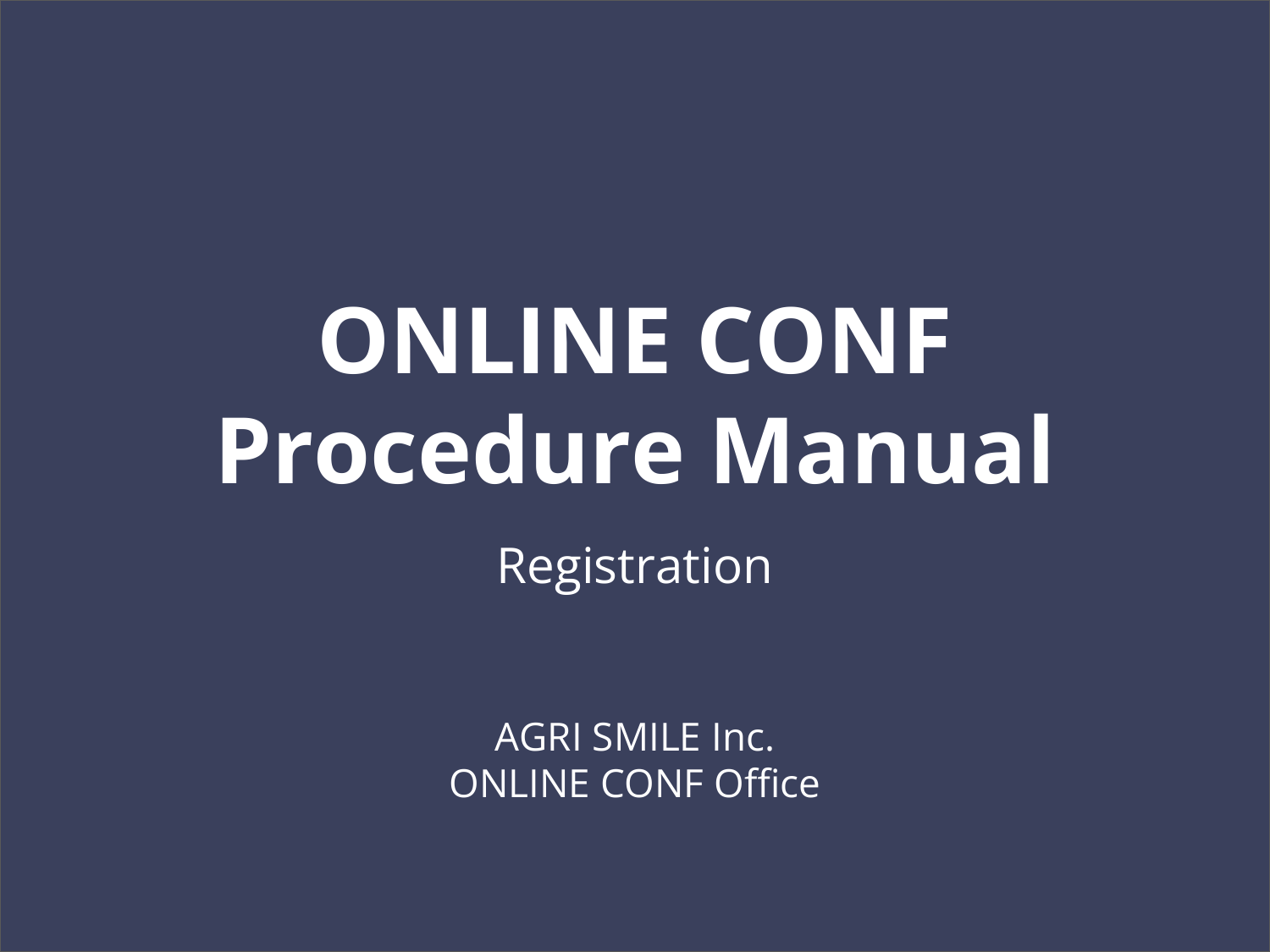#### **Recommended System Recuirements**

- Device
	- Only PC
- OS
	- **Windows**:**Edge / Chrome Latest Version**
	- **Mac**:**safari / Chrome Latest Version**

\*Please update in advance.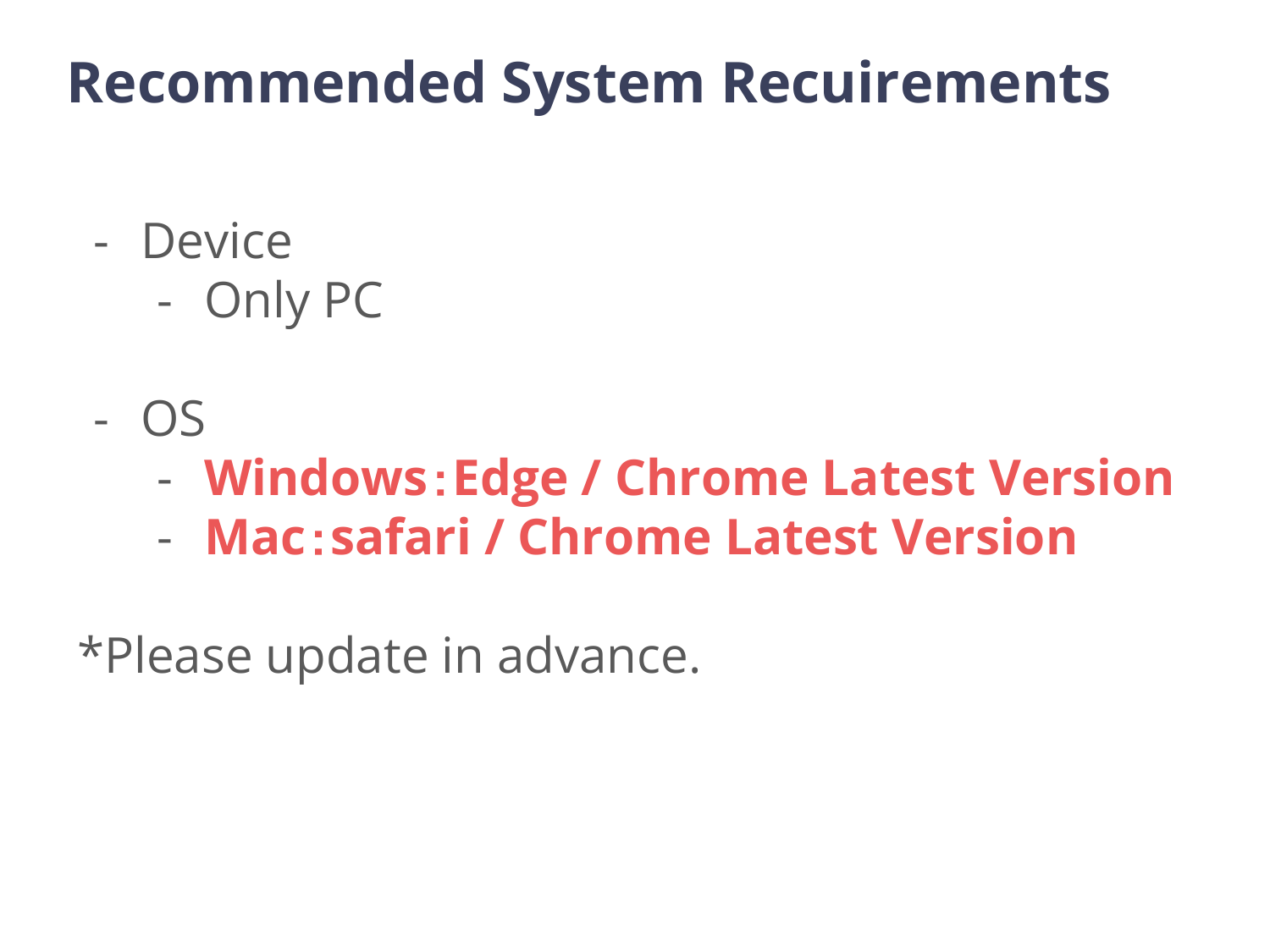# **Procedure of registration**

- 1. 【User Registration】Click "Sign up here" of the home page, input your Email Address to the box and click "proceed".
- 2. 【User Registration】Open the Email message from ONLINE CONF Office (support@gakkai.online) , click "OK" button and proceed to User Registration.
- 3. 【User Registration】Input your information on the User Registration page and click "CONFIRM" to go to confirmation page. Confirm the input contents and if there is no problem, click "REGISTER" button.
- 4. 【Abstract Submission(Only Presenter)】Click "New Abstract Submission" on Dashboard, input your presentation information and click "CONFIRM" to go to confirmation page. Confirm the input contents and if there is no problem, click "REGISTER" button.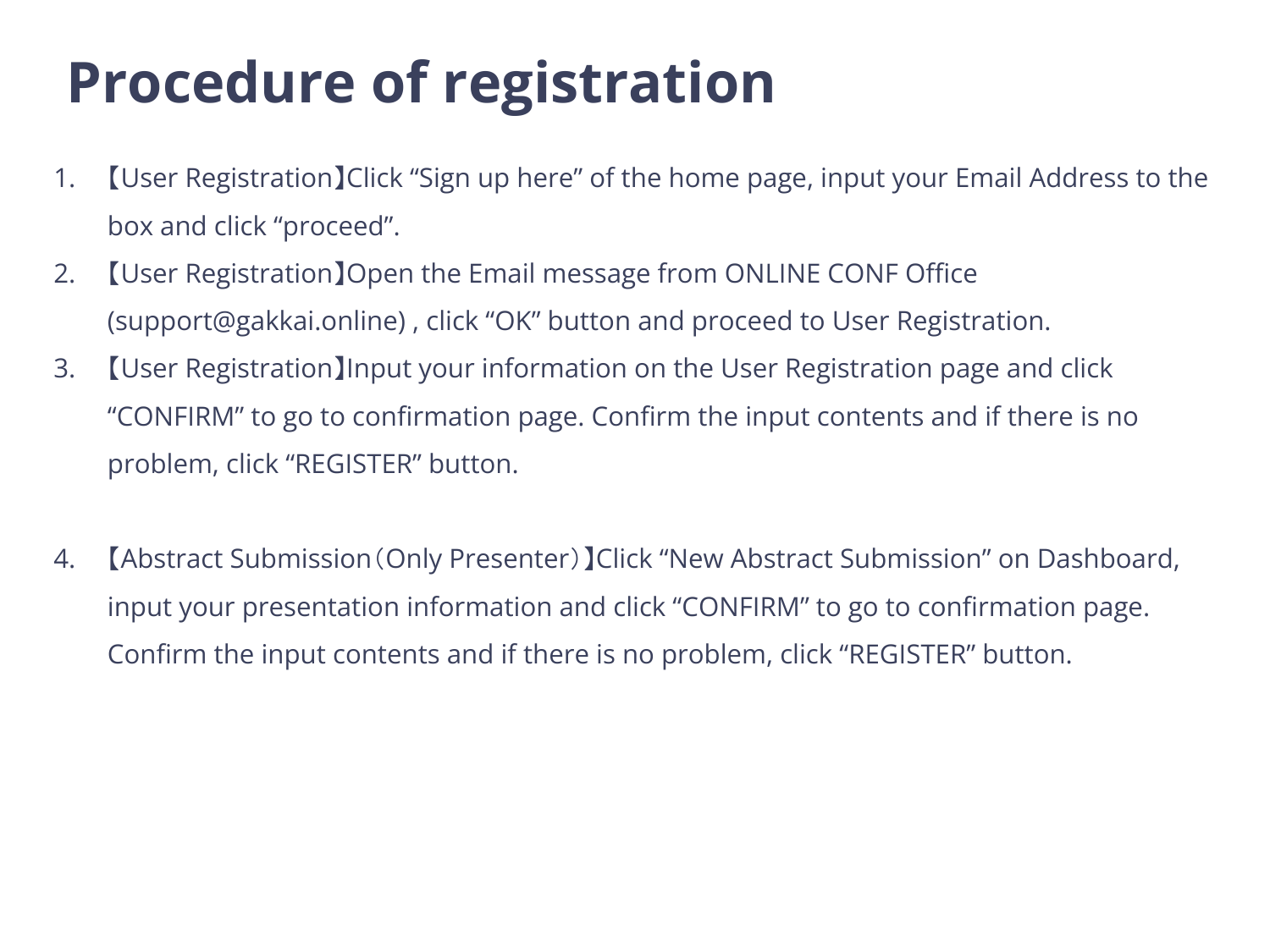### **1. Input your Email Address**

Click "Sign up here" of the home page, input your Email Address to the box and click "proceed".



#### **URL of the home page: [https://aicrtc.gakkai.online/](https://aicrtc.gakkai.online)**

※The image is a sample.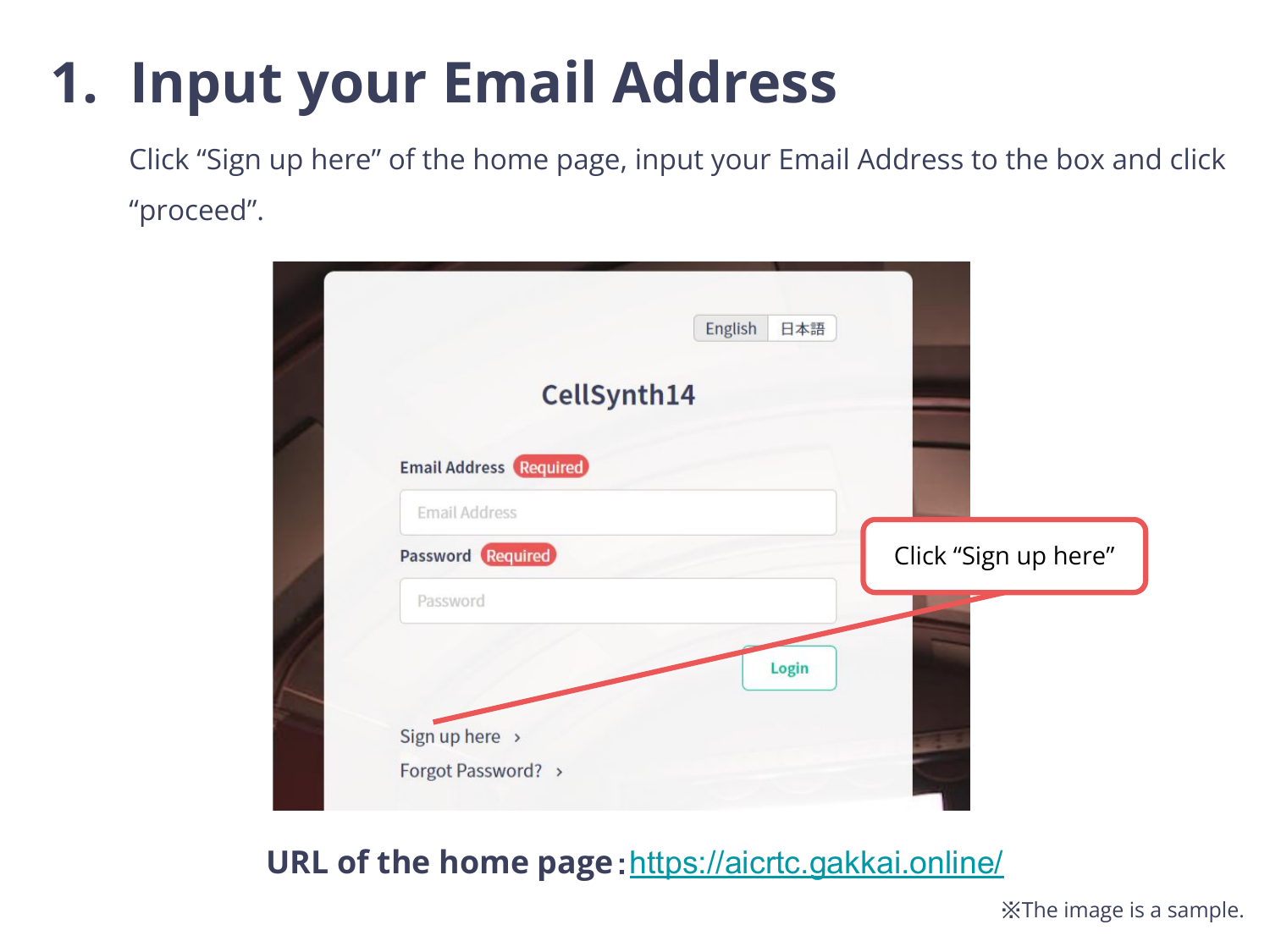#### **2. Open the Email message from support@gakkai.online**

Open the Email message from support@gakkai.online , click "OK" button and proceed to User Registration.

※**Please check your mailbox settings and confirm that an email from support@gakkai.online is allowed.** ※**If you use Gmail, please check if the Email message is sorted into Promotion Tab.**

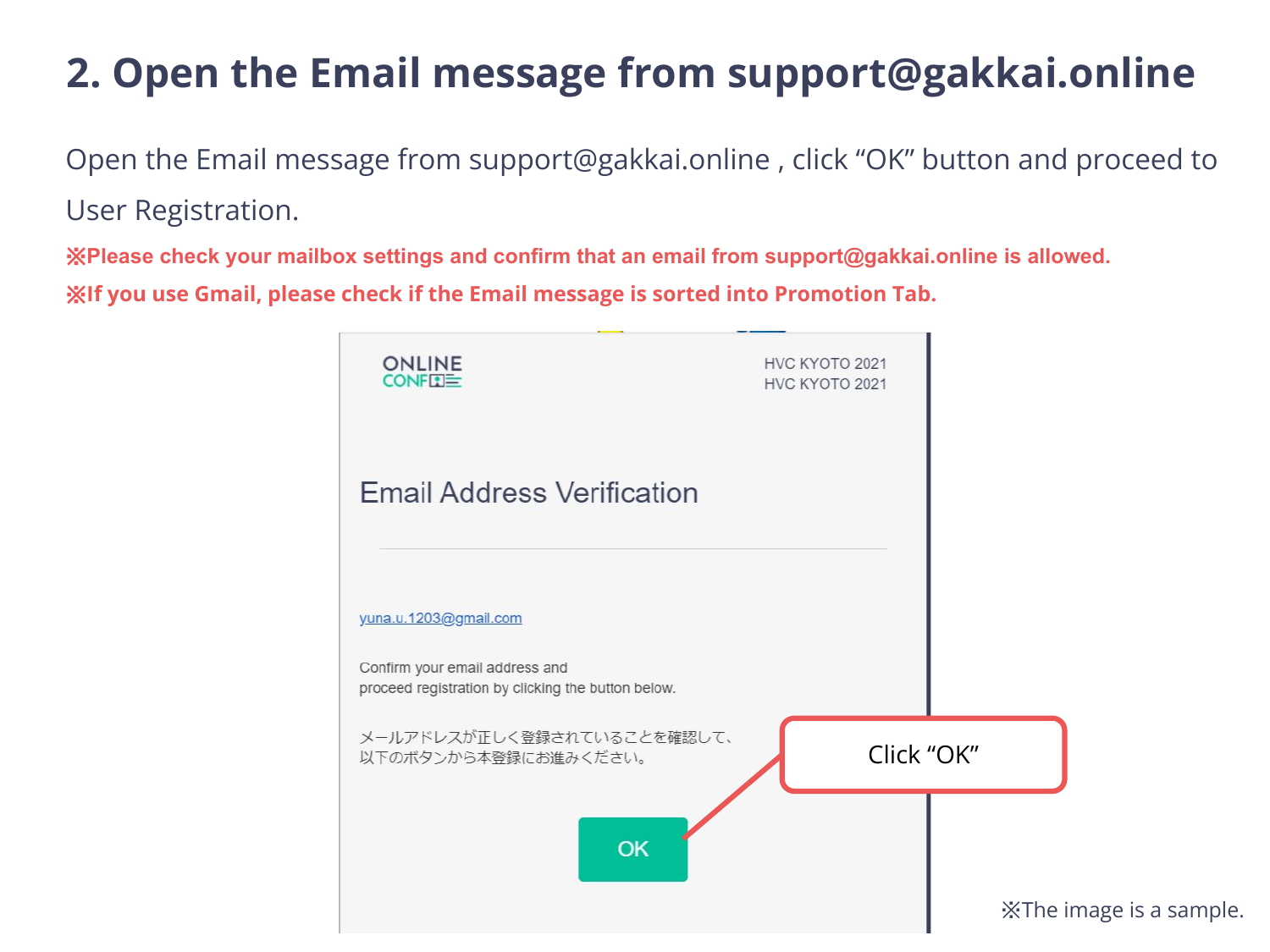Input your information on the User Registration page and click "CONFIRM" to go to confirmation page.

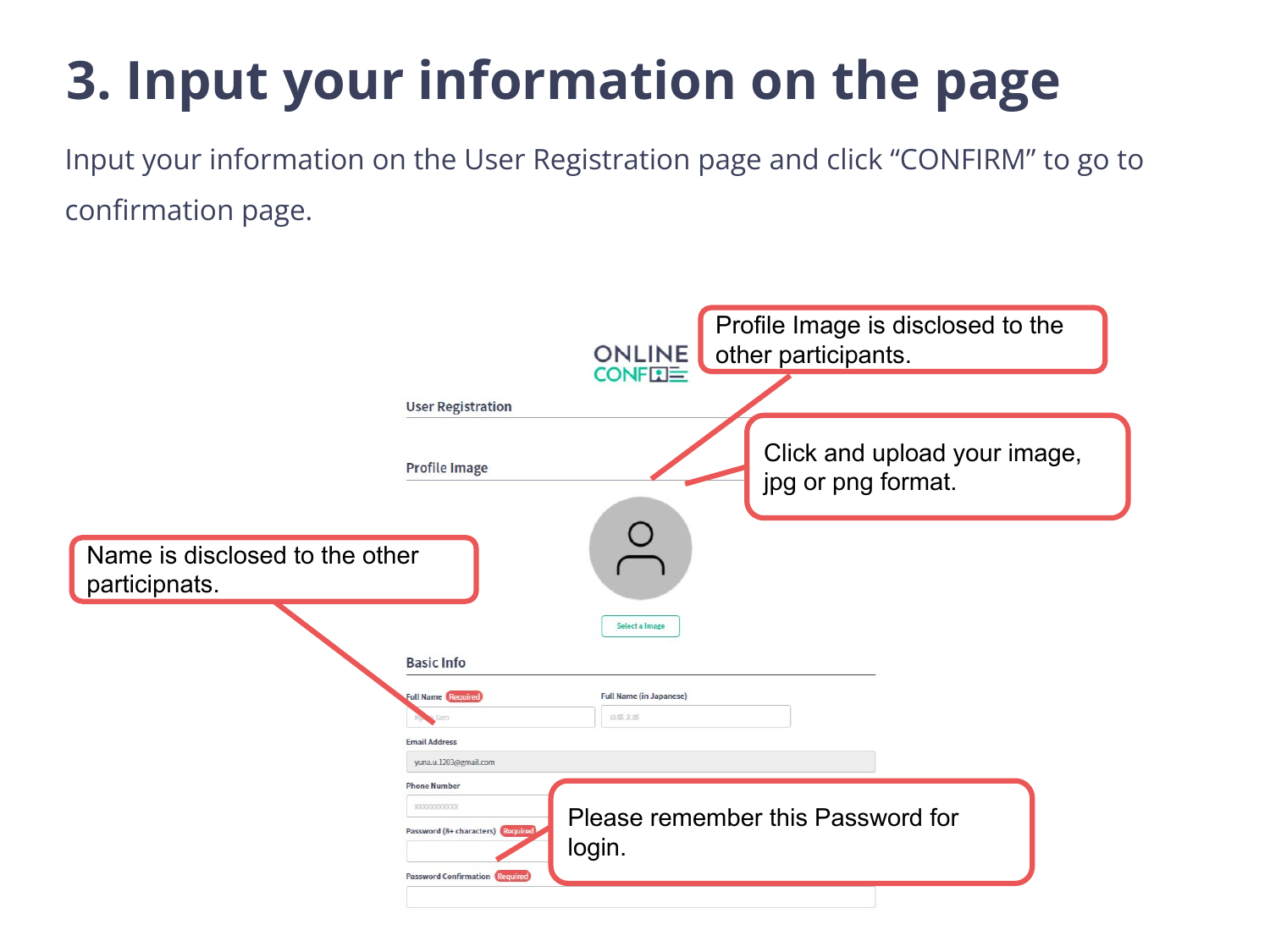Input your information on the User Registration page and click "CONFIRM" to go to confirmation page.

| <b>Affiliation</b>                                      | Affiliation is disclosed to the other<br>participants. |
|---------------------------------------------------------|--------------------------------------------------------|
| <b>Type of Your Organization Required</b>               |                                                        |
| select                                                  | $\check{ }$                                            |
| <b>Organization Required</b>                            |                                                        |
| Organization                                            |                                                        |
| Department/Laboratory Name Required                     |                                                        |
| XXX Lab. / XXX Dept.                                    |                                                        |
| <b>Position or Academic Degree (Student) Required</b>   |                                                        |
| Professor, Lecturer, Doctor, Master, Undergraduate etc. |                                                        |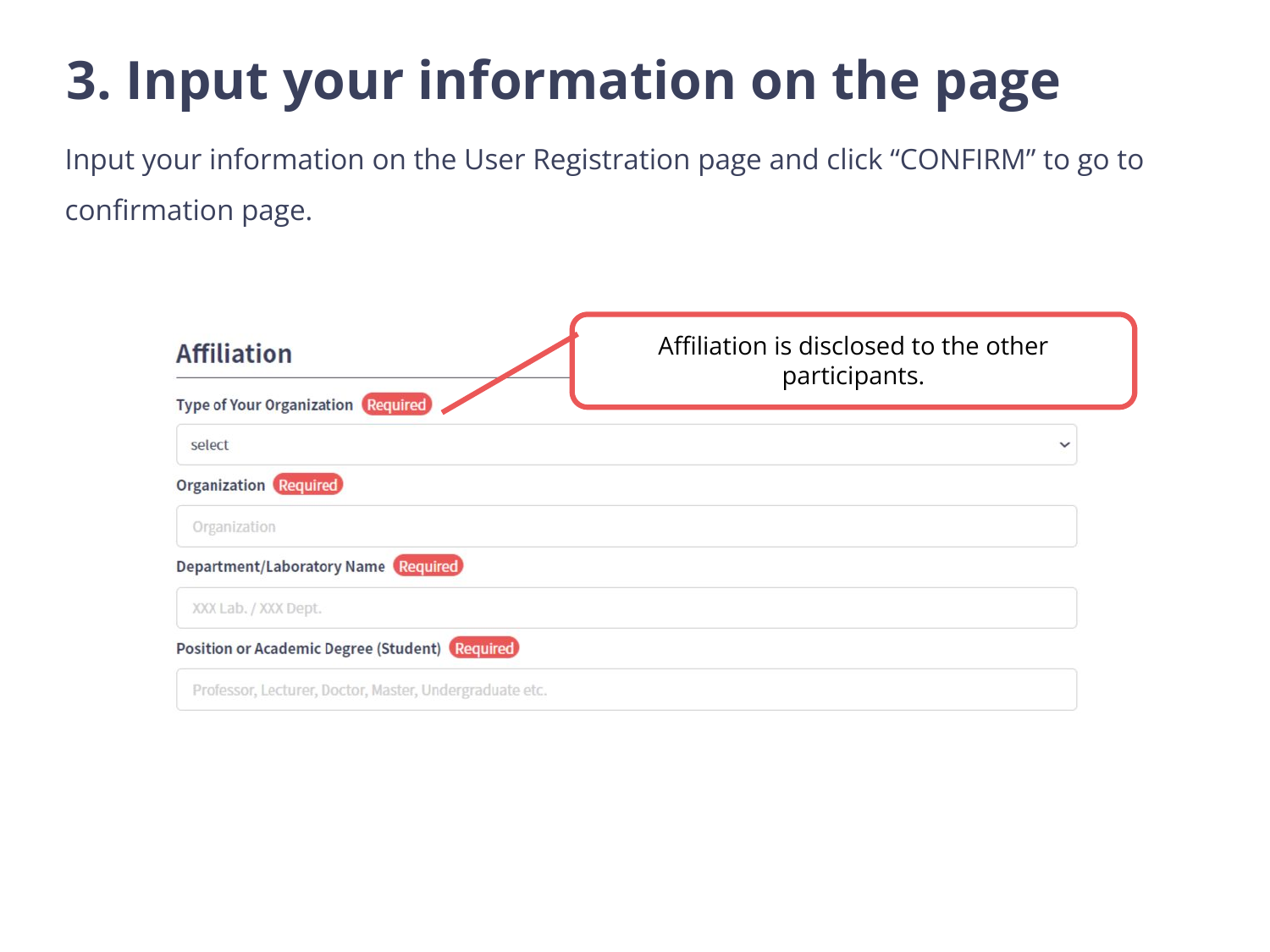Input your information on the User Registration page and click "CONFIRM" to go to confirmation page.

※You can edit your information on your My Page anytime until the conference is ended

 $()$  Yes

 $\odot$  No

#### **Terms of Service and Privacy Policy**

利用規約 (日本語) Terms of Service(EN)

I read and agreed the terms of service.

プライバシーポリシー(日本語) **Privacy Policy(EN)** 

I read and agreed the privacy policy.

When you finish inputting all, click "CONFIRM" to go to confirmation page.

 $CONFIRM >$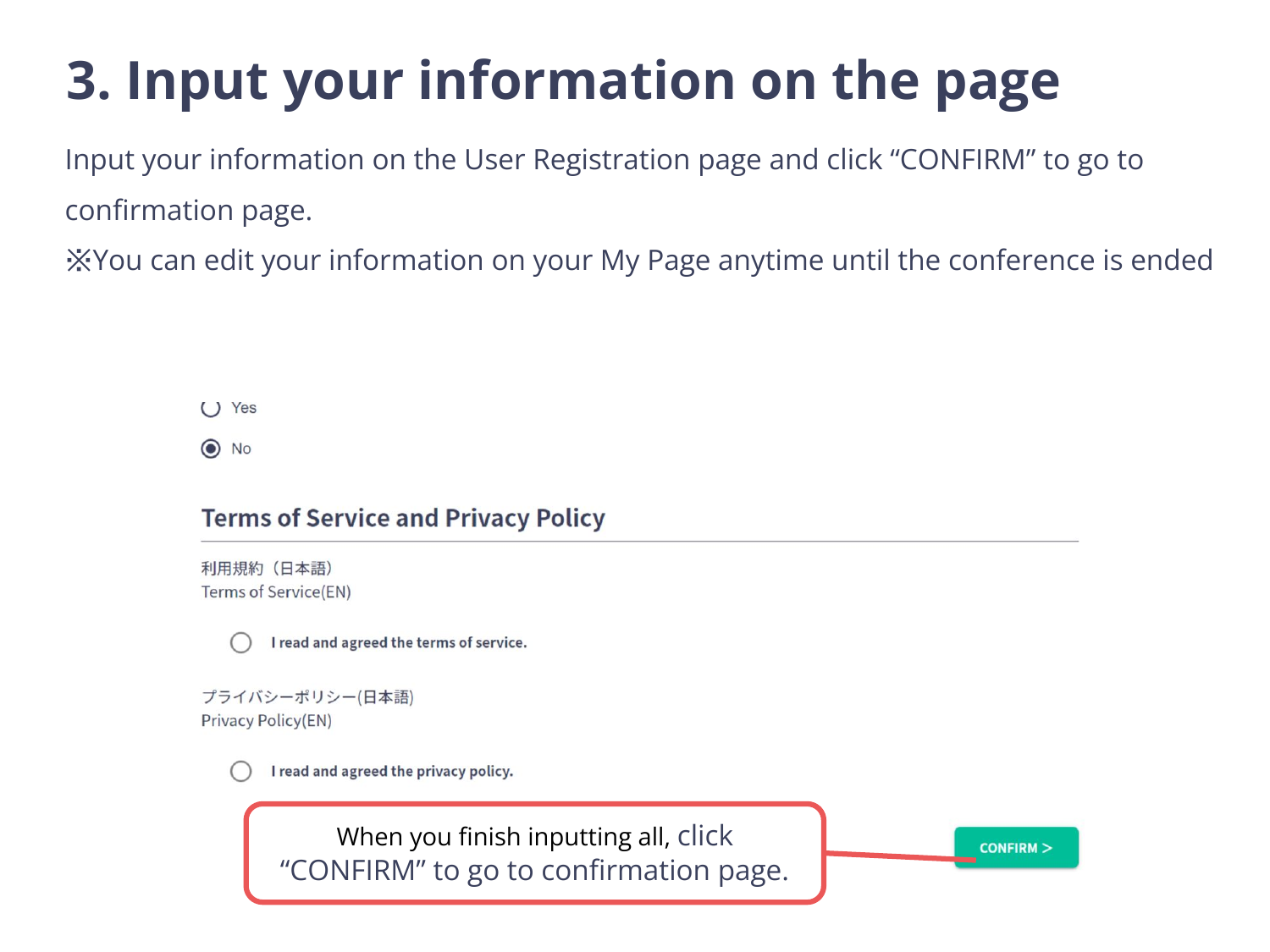Confirm the input contents and if there is no problem, click "REGISTER" button.

#### **WOrking Language**

Japanese

#### **Affiliation**

Name of the organization / institution test

**Department / Division** test

Laboratory / Office

**Lab URL** 

**Career Stage** test

#### **Keyword**

Category Hematopoiesis and Immune Environment

Keyword

Confirm the input contents and if there is no problem, click "REGISTER" button.

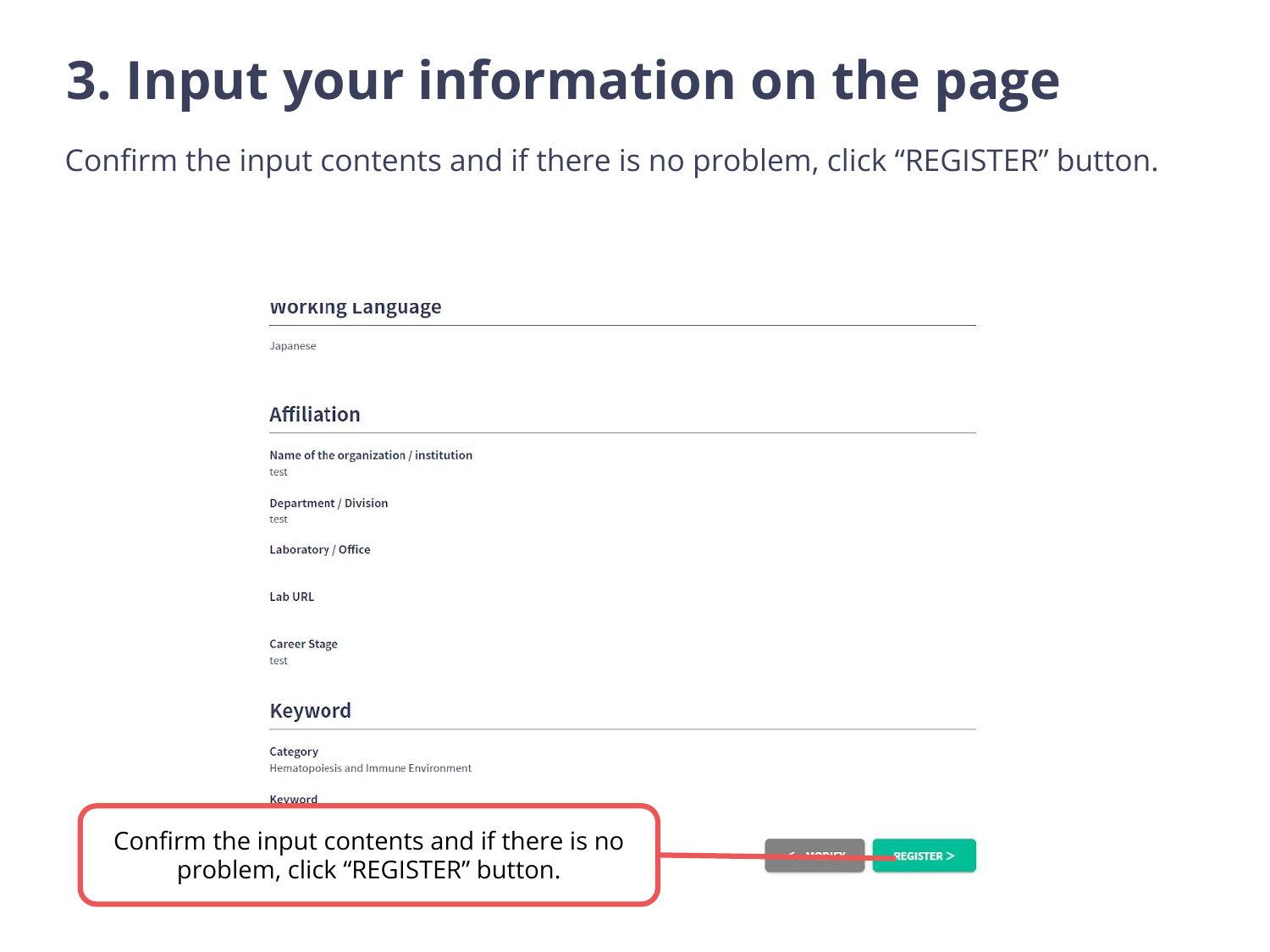#### **Registratio Succeeded**



#### **Registration Succeeded**



We sent you an email about this registration. Please check your mailbox.

Please re-register in case if this registration seems to be incomplete.



Click "Login" and go into the website.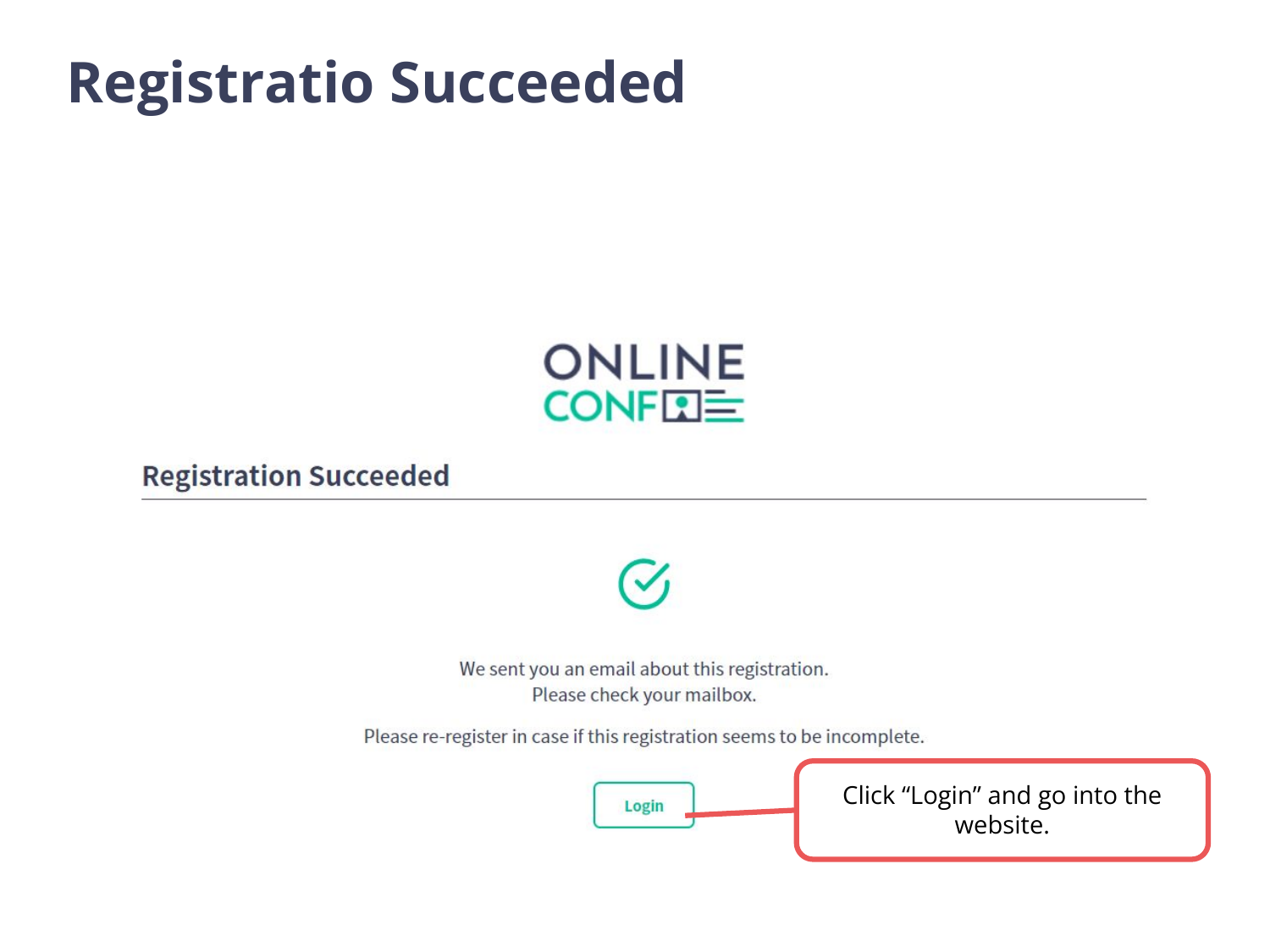## **4. Abstract Submission**

Click "New Abstract Submission" on Dashboard, input your presentation information and click "CONFIRM" to go to confirmation page. Confirm the input contents and if there is no problem, click "REGISTER" button.

|                                                 | <b>品</b> Dashboard                                               |                                |
|-------------------------------------------------|------------------------------------------------------------------|--------------------------------|
|                                                 | <b>General Announcement</b>                                      |                                |
|                                                 | There are no announcements.                                      |                                |
|                                                 | <b>Comments &amp; Replies</b>                                    |                                |
|                                                 | <b>Comments To Your Presentation</b><br><b>Replies</b>           |                                |
|                                                 | You will be notified here when your presentations get commented. |                                |
|                                                 | Timetable                                                        |                                |
| <b>Click here to New Abstract</b><br>Submission | Link is in preparation<br>splayed here.                          | <b>Check all inquiries.</b>    |
|                                                 | <b>Abstract Submission</b>                                       |                                |
|                                                 | Your Applications will be listed here.                           |                                |
|                                                 |                                                                  | <b>New Abstract Submission</b> |

#### **Dashboard**画面**URL**:[https://aicrtc.gakkai.online/](https://aicrtc.gakkai.online/dashboard)dashboard

※The image is a sample.

**Only Presenter**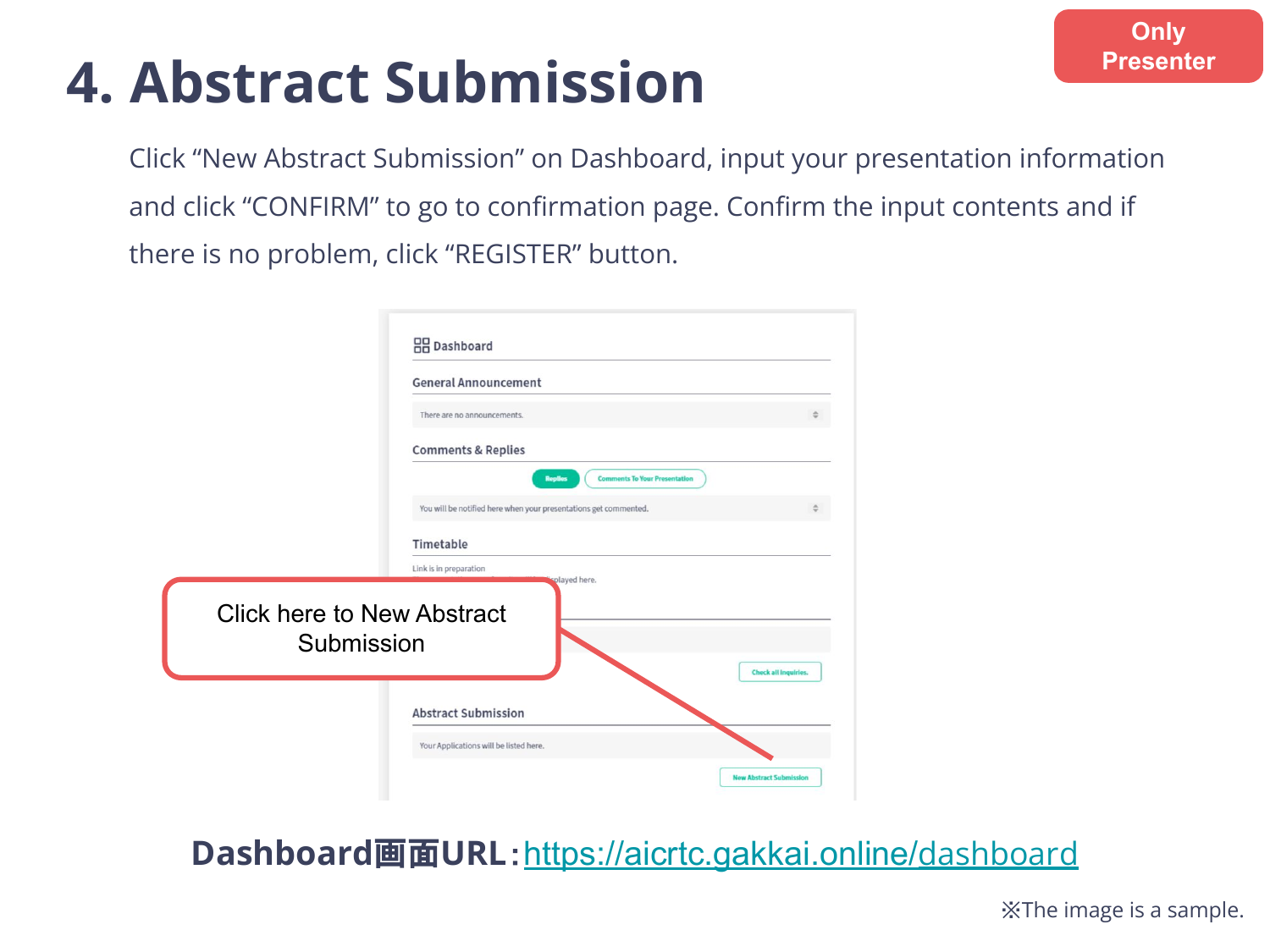### **Presenter 4. Abstract Submission**

Click "New Abstract Submission" on Dashboard, input your presentation information and click "CONFIRM" to go to confirmation page. Confirm the input contents and if there is no problem, click "REGISTER" button.

**Only** 

| keyword   keyword(1)                        |              |  |  |  |
|---------------------------------------------|--------------|--|--|--|
| category                                    |              |  |  |  |
| Mucosal-Skin Immunity                       | $\check{ }$  |  |  |  |
| keyword                                     |              |  |  |  |
| Treg                                        | $\checkmark$ |  |  |  |
| keyword   keyword(2)                        | ×            |  |  |  |
| category                                    |              |  |  |  |
| Autoimmune diseases                         | $\checkmark$ |  |  |  |
| keyword                                     |              |  |  |  |
| Chemokine receptors                         | $\checkmark$ |  |  |  |
| keyword   keyword(3)                        | ×            |  |  |  |
| category                                    |              |  |  |  |
| Human Immunology (Immunointervention)       | $\check{ }$  |  |  |  |
| keyword                                     |              |  |  |  |
| Input all your presentation information and | $\checkmark$ |  |  |  |
| click "CONFIRM" to go to confirmation page. | Confirm >    |  |  |  |